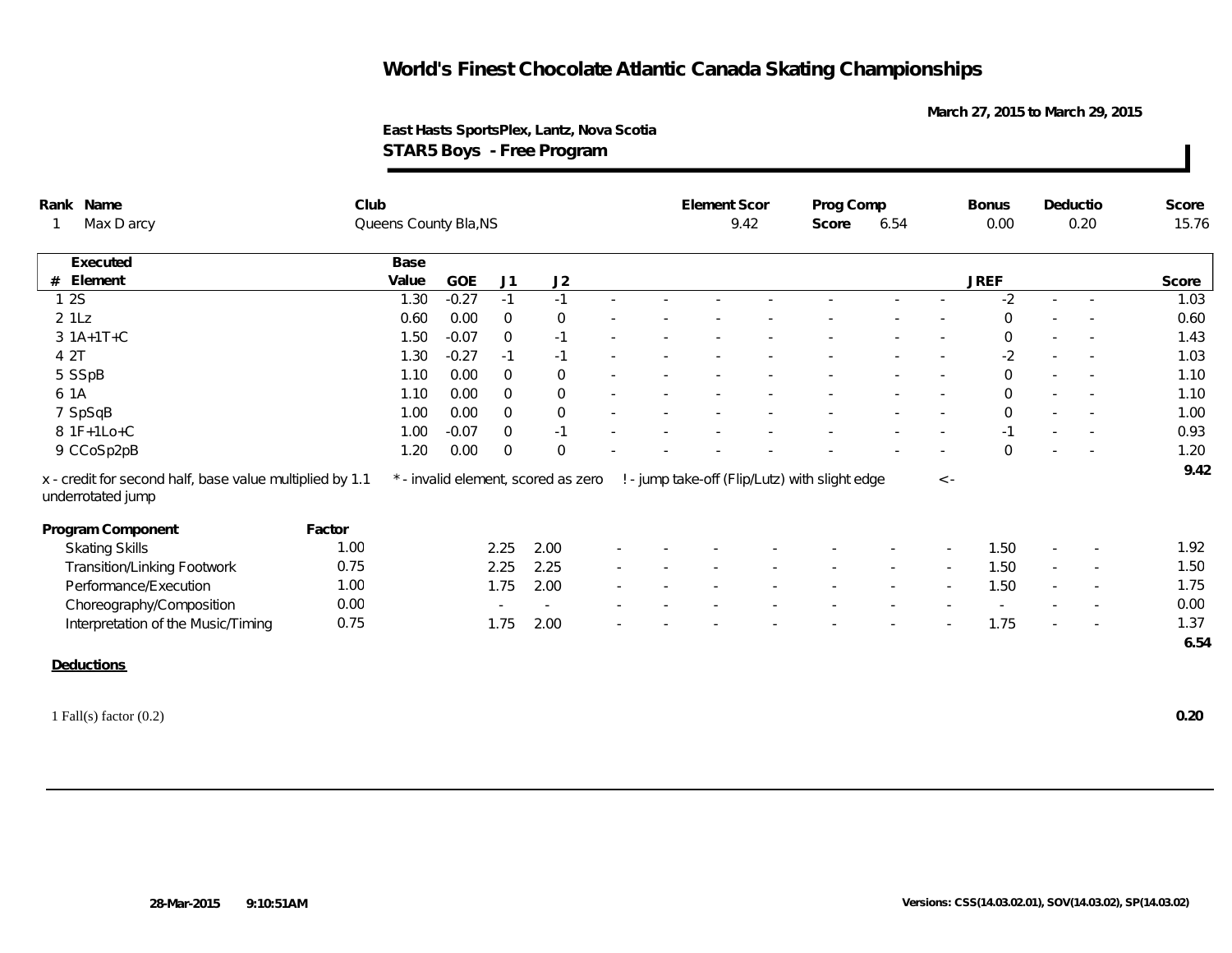**March 27, 2015 to March 29, 2015**

**East Hasts SportsPlex, Lantz, Nova Scotia STAR5 Boys - Free Program**

|                                 | Rank Name                                                                     | Club               |       |         |                          |                                     |                          | Element Scor |      | Prog Comp                                      |      |           | <b>Bonus</b> |                          | Deductio                 | Score |
|---------------------------------|-------------------------------------------------------------------------------|--------------------|-------|---------|--------------------------|-------------------------------------|--------------------------|--------------|------|------------------------------------------------|------|-----------|--------------|--------------------------|--------------------------|-------|
| Zachary Eisan<br>$\overline{2}$ |                                                                               | Quispamsis FSC, NB |       |         |                          |                                     |                          |              | 8.06 | Score                                          | 6.75 |           | 0.00         | 0.00                     |                          | 14.81 |
|                                 | Executed                                                                      |                    | Base  |         |                          |                                     |                          |              |      |                                                |      |           |              |                          |                          |       |
| #                               | Element                                                                       |                    | Value | GOE     | J1                       | J2                                  |                          |              |      |                                                |      |           | <b>JREF</b>  |                          |                          | Score |
|                                 | $1 1Lz+1Lo+C$                                                                 |                    | 1.10  | 0.00    | $\overline{0}$           | $\overline{0}$                      |                          |              |      |                                                |      |           | $\Omega$     | $\sim$                   | $\sim$                   | 1.10  |
|                                 | 2 2 S                                                                         |                    | 1.30  | 0.00    | $\overline{0}$           | $\overline{0}$                      |                          |              |      |                                                |      |           | $\Omega$     |                          |                          | 1.30  |
|                                 | 3 CCoSp3pB                                                                    |                    | 1.70  | $-0.40$ | $-1$                     | $-1$                                |                          |              |      |                                                |      |           | $-2$         |                          |                          | 1.30  |
|                                 | 4 1F                                                                          |                    | 0.50  | 0.00    | $\Omega$                 | $\mathbf 0$                         |                          |              |      |                                                |      |           | $\Omega$     |                          |                          | 0.50  |
|                                 | 5 SpSqB                                                                       |                    | 1.00  | $-0.07$ | $\mathbf 0$              | $\mathbf 0$                         | $\overline{\phantom{a}}$ |              |      |                                                |      |           | $-1$         | $\overline{\phantom{a}}$ | $\sim$                   | 0.93  |
|                                 | 6 1A                                                                          |                    | 1.10  | 0.00    | $\Omega$                 | $\overline{0}$                      |                          |              |      |                                                |      |           | $\mathbf 0$  |                          |                          | 1.10  |
|                                 | 7 FCSp                                                                        |                    | 0.00  | $\sim$  | $\sim$                   | $\sim$                              |                          |              |      |                                                |      |           |              |                          |                          | 0.00  |
|                                 | 8 1A+1T+C                                                                     |                    | 1.50  | 0.00    | $\mathbf 0$              | $\mathbf 0$                         |                          |              |      |                                                |      |           | $\mathbf 0$  | $\sim$                   |                          | 1.50  |
|                                 | $9$ $1Lz(e)$                                                                  |                    | 0.50  | $-0.17$ | $-1$                     | $-2$                                |                          |              |      |                                                |      |           | $-2$         |                          |                          | 0.33  |
| 10.                             |                                                                               |                    |       |         |                          |                                     |                          |              |      |                                                |      |           |              |                          |                          | 0.00  |
|                                 | x - credit for second half, base value multiplied by 1.1<br>underrotated jump |                    |       |         |                          | * - invalid element, scored as zero |                          |              |      | ! - jump take-off (Flip/Lutz) with slight edge |      | $\,<\,$ - |              |                          |                          | 8.06  |
|                                 | Program Component                                                             | Factor             |       |         |                          |                                     |                          |              |      |                                                |      |           |              |                          |                          |       |
|                                 | <b>Skating Skills</b>                                                         | 1.00               |       |         | 2.25                     | 2.25                                |                          |              |      |                                                |      |           | 2.00         |                          |                          | 2.17  |
|                                 | <b>Transition/Linking Footwork</b>                                            | 0.75               |       |         | 2.00                     | 2.00                                | $\sim$                   |              |      |                                                |      |           | 2.00         | $\overline{\phantom{a}}$ |                          | 1.50  |
|                                 | Performance/Execution                                                         | 1.00               |       |         | 1.75                     | 2.00                                | $\sim$                   |              |      |                                                |      |           | 1.75         |                          | $\overline{\phantom{a}}$ | 1.83  |
|                                 | Choreography/Composition                                                      | 0.00               |       |         | $\overline{\phantom{a}}$ |                                     |                          |              |      |                                                |      |           |              |                          |                          | 0.00  |
|                                 | Interpretation of the Music/Timing                                            | 0.75               |       |         | 1.75                     | 1.75                                |                          |              |      |                                                |      |           | 1.50         |                          |                          | 1.25  |
|                                 |                                                                               |                    |       |         |                          |                                     |                          |              |      |                                                |      |           |              |                          |                          | 6.75  |
|                                 | Deductions                                                                    |                    |       |         |                          |                                     |                          |              |      |                                                |      |           |              |                          |                          |       |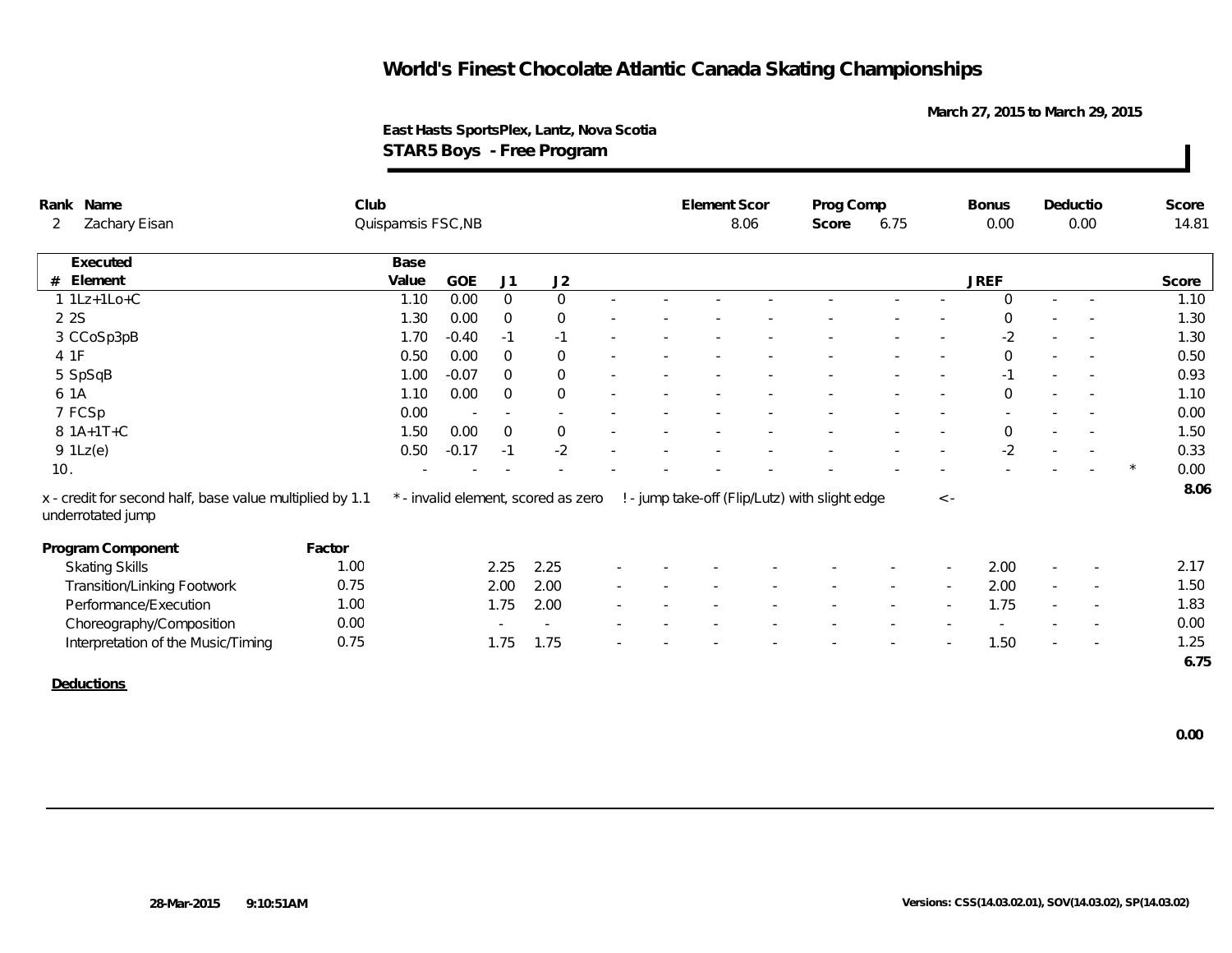**March 27, 2015 to March 29, 2015**

**East Hasts SportsPlex, Lantz, Nova Scotia STAR5 Boys - Free Program**

| Rank Name                                                                     | Club   |                      |            |                |                                     |        | Element Scor |      | Prog Comp                                      |      |             | <b>Bonus</b> | Deductio |                          | Score |
|-------------------------------------------------------------------------------|--------|----------------------|------------|----------------|-------------------------------------|--------|--------------|------|------------------------------------------------|------|-------------|--------------|----------|--------------------------|-------|
| Luke Bennett<br>3                                                             |        | Stephenville FSC, NL |            |                |                                     |        |              | 6.01 | Score                                          | 7.03 |             | 0.00         |          | 0.00                     | 13.04 |
| Executed                                                                      |        | Base                 |            |                |                                     |        |              |      |                                                |      |             |              |          |                          |       |
| # Element                                                                     |        | Value                | <b>GOE</b> | J1             | J2                                  |        |              |      |                                                |      |             | <b>JREF</b>  |          |                          | Score |
| $1 1F+1T+C$                                                                   |        | 0.90                 | $-0.03$    | $\overline{0}$ | $\overline{0}$                      |        |              |      |                                                |      |             | $-1$         |          |                          | 0.87  |
| $2 1A+S$                                                                      |        | 0.88                 | $-0.20$    | $-1$           | $-1$                                |        |              |      |                                                |      |             |              |          |                          | 0.68  |
| 3 1Lo                                                                         |        | 0.50                 | 0.00       | $\Omega$       | $\overline{0}$                      |        |              |      |                                                |      | $\sim$      | $\Omega$     | $\sim$   | $\overline{\phantom{a}}$ | 0.50  |
| 4 CCoSp2pB                                                                    |        | 1.20                 | $-0.30$    | $-1$           | $-1$                                |        |              |      |                                                |      |             | $-1$         |          | $\overline{\phantom{a}}$ | 0.90  |
| 5 1F                                                                          |        | 0.50                 | 0.00       | $\Omega$       | $\Omega$                            |        |              |      |                                                |      |             | $\Omega$     |          |                          | 0.50  |
| 6 SpSqB                                                                       |        | 1.00                 | 0.00       | $\Omega$       | $\overline{0}$                      |        |              |      |                                                |      |             | $\Omega$     |          |                          | 1.00  |
| 72S <                                                                         |        | 0.40                 | $-0.27$    | $-2$           | $-3$                                |        |              |      |                                                |      |             | $-3$         |          |                          | 0.13  |
| $8$ 1A $<$                                                                    |        | 0.00                 |            | $\sim$         |                                     |        |              |      |                                                |      |             |              |          |                          | 0.00  |
| 9 SSpB                                                                        |        | 1.10                 | 0.33       | $\overline{0}$ |                                     |        |              |      |                                                |      |             |              |          |                          | 1.43  |
| x - credit for second half, base value multiplied by 1.1<br>underrotated jump |        |                      |            |                | * - invalid element, scored as zero |        |              |      | ! - jump take-off (Flip/Lutz) with slight edge |      | $\langle$ - |              |          |                          | 6.01  |
| Program Component                                                             | Factor |                      |            |                |                                     |        |              |      |                                                |      |             |              |          |                          |       |
| <b>Skating Skills</b>                                                         | 1.00   |                      |            | 2.25           | 2.50                                |        |              |      |                                                |      |             | 1.75         |          |                          | 2.17  |
|                                                                               | 0.75   |                      |            | 2.00           | 2.25                                | $\sim$ |              |      |                                                |      | $\sim$      | 1.75         | $\sim$   | $\overline{\phantom{a}}$ | 1.50  |
| <b>Transition/Linking Footwork</b>                                            |        |                      |            |                |                                     |        |              |      |                                                |      |             |              |          |                          |       |
| Performance/Execution                                                         | 1.00   |                      |            | 2.00           | 2.00                                |        |              |      |                                                |      |             | 1.75         |          | $\sim$                   | 1.92  |
| Choreography/Composition                                                      | 0.00   |                      |            |                |                                     |        |              |      |                                                |      |             |              |          |                          | 0.00  |
| Interpretation of the Music/Timing                                            | 0.75   |                      |            | 1.75           | 2.00                                |        |              |      |                                                |      |             | 2.00         |          |                          | 1.44  |

**Deductions**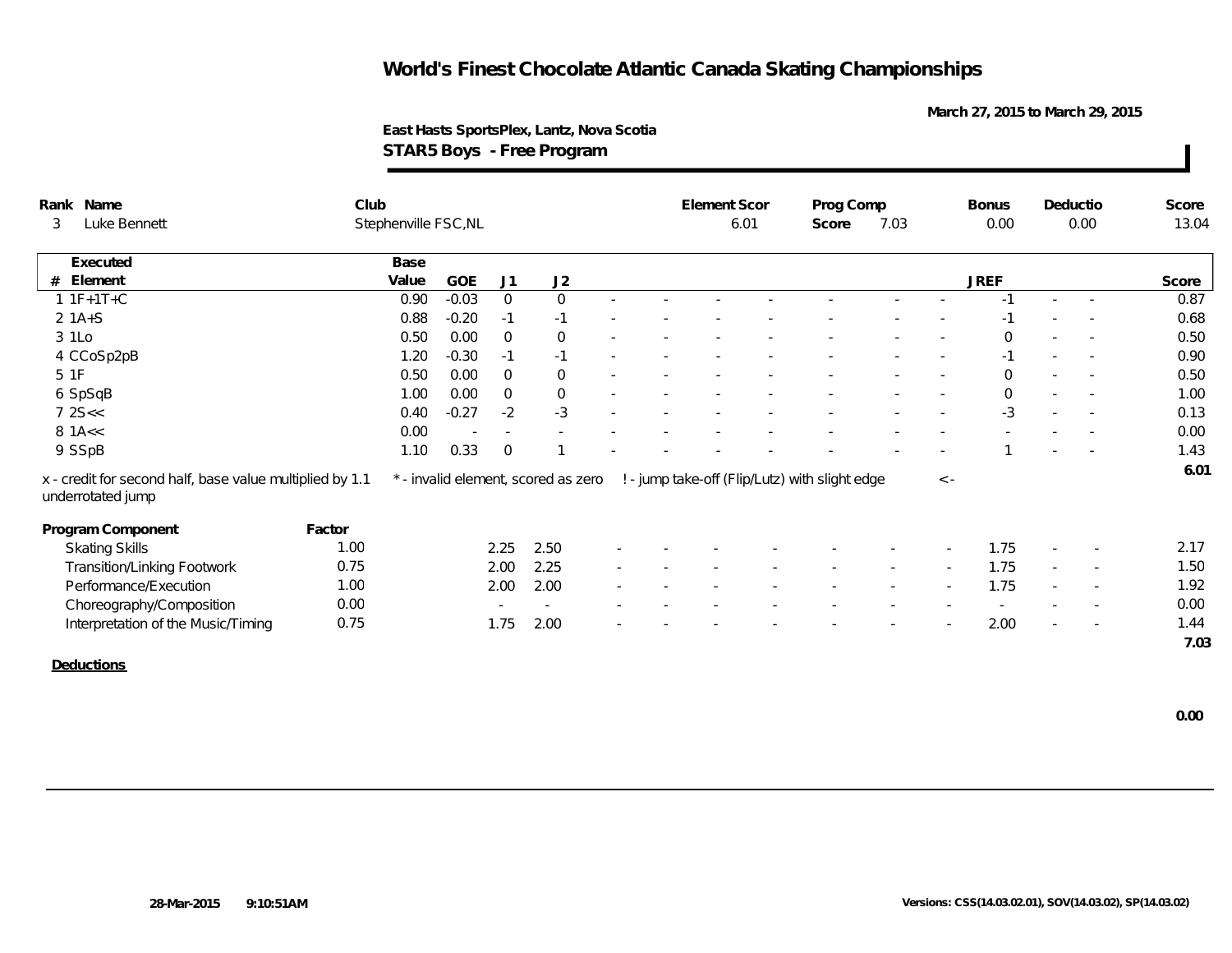**March 27, 2015 to March 29, 2015**

**East Hasts SportsPlex, Lantz, Nova Scotia STAR5 Boys - Free Program**

| Rank Name                                                                     | Club                  |       |                          |                |                                     |  |  | Element Scor |      | Prog Comp                                      |      |           | <b>Bonus</b> |        | Deductio                 | Score |
|-------------------------------------------------------------------------------|-----------------------|-------|--------------------------|----------------|-------------------------------------|--|--|--------------|------|------------------------------------------------|------|-----------|--------------|--------|--------------------------|-------|
| Tye Dacey<br>4                                                                | Halifax Skatng CI, NS |       |                          |                |                                     |  |  |              | 5.97 | Score                                          | 5.87 |           | 0.00         | 0.00   |                          | 11.84 |
| Executed                                                                      |                       | Base  |                          |                |                                     |  |  |              |      |                                                |      |           |              |        |                          |       |
| Element<br>#                                                                  |                       | Value | GOE                      | J <sub>1</sub> | J2                                  |  |  |              |      |                                                |      |           | <b>JREF</b>  |        |                          | Score |
| $1 1A+1Lo+C$                                                                  |                       | 1.60  | $-0.20$                  | $-1$           | $-1$                                |  |  |              |      |                                                |      |           | $-1$         | $\sim$ | $\sim$                   | 1.40  |
| $2 1Lz+1T+C$                                                                  |                       | 1.00  | 0.00                     | $\overline{0}$ | $\overline{0}$                      |  |  |              |      |                                                |      |           | $\Omega$     |        |                          | 1.00  |
| 3 CCoSp2pB                                                                    |                       | 1.20  | $-0.20$                  | $\mathbf{0}$   | $-1$                                |  |  |              |      |                                                |      |           | $-1$         |        | $\sim$                   | 1.00  |
| 42Loc<                                                                        |                       | 0.50  | $-0.23$                  | $-2$           | $-2$                                |  |  |              |      |                                                |      |           | $-3$         |        | $\sim$                   | 0.27  |
| 5 1 Lz                                                                        |                       | 0.60  | $-0.07$                  | $\overline{0}$ | $-1$                                |  |  |              |      |                                                |      | $\sim$    | $-1$         | $\sim$ | $\sim$ $-$               | 0.53  |
| $6$ 1A $<<$                                                                   |                       | 0.00  | $\overline{\phantom{a}}$ |                |                                     |  |  |              |      |                                                |      |           |              |        |                          | 0.00  |
| 7 SSpB                                                                        |                       | 1.10  | 0.17                     | $\overline{0}$ | $\overline{0}$                      |  |  |              |      |                                                |      |           |              |        |                          | 1.27  |
| 8 1F                                                                          |                       | 0.50  | 0.00                     | $\overline{0}$ | $\overline{0}$                      |  |  |              |      |                                                |      |           | $\Omega$     |        |                          | 0.50  |
| 9 SpSq                                                                        |                       | 0.00  |                          |                |                                     |  |  |              |      |                                                |      |           |              |        |                          | 0.00  |
| x - credit for second half, base value multiplied by 1.1<br>underrotated jump |                       |       |                          |                | * - invalid element, scored as zero |  |  |              |      | ! - jump take-off (Flip/Lutz) with slight edge |      | $\,<\,$ - |              |        |                          | 5.97  |
| Program Component                                                             | Factor                |       |                          |                |                                     |  |  |              |      |                                                |      |           |              |        |                          |       |
| <b>Skating Skills</b>                                                         | 1.00                  |       |                          | 2.00           | 1.50                                |  |  |              |      |                                                |      |           | 1.50         |        |                          | 1.67  |
| <b>Transition/Linking Footwork</b>                                            | 0.75                  |       |                          | 2.00           | 1.75                                |  |  |              |      |                                                |      | $\sim$    | 1.75         | $\sim$ | $\overline{\phantom{a}}$ | 1.37  |
| Performance/Execution                                                         | 1.00                  |       |                          | 1.75           | 1.50                                |  |  |              |      |                                                |      |           | 1.50         |        | $\overline{\phantom{a}}$ | 1.58  |
| Choreography/Composition                                                      | 0.00                  |       |                          |                |                                     |  |  |              |      |                                                |      |           |              |        |                          | 0.00  |
| Interpretation of the Music/Timing                                            | 0.75                  |       |                          | 1.75           | 1.50                                |  |  |              |      |                                                |      |           | 1.75         |        | $\sim$                   | 1.25  |
|                                                                               |                       |       |                          |                |                                     |  |  |              |      |                                                |      |           |              |        |                          | 5.87  |
| $\sim$ $\sim$ $\sim$ $\sim$                                                   |                       |       |                          |                |                                     |  |  |              |      |                                                |      |           |              |        |                          |       |

**Deductions**